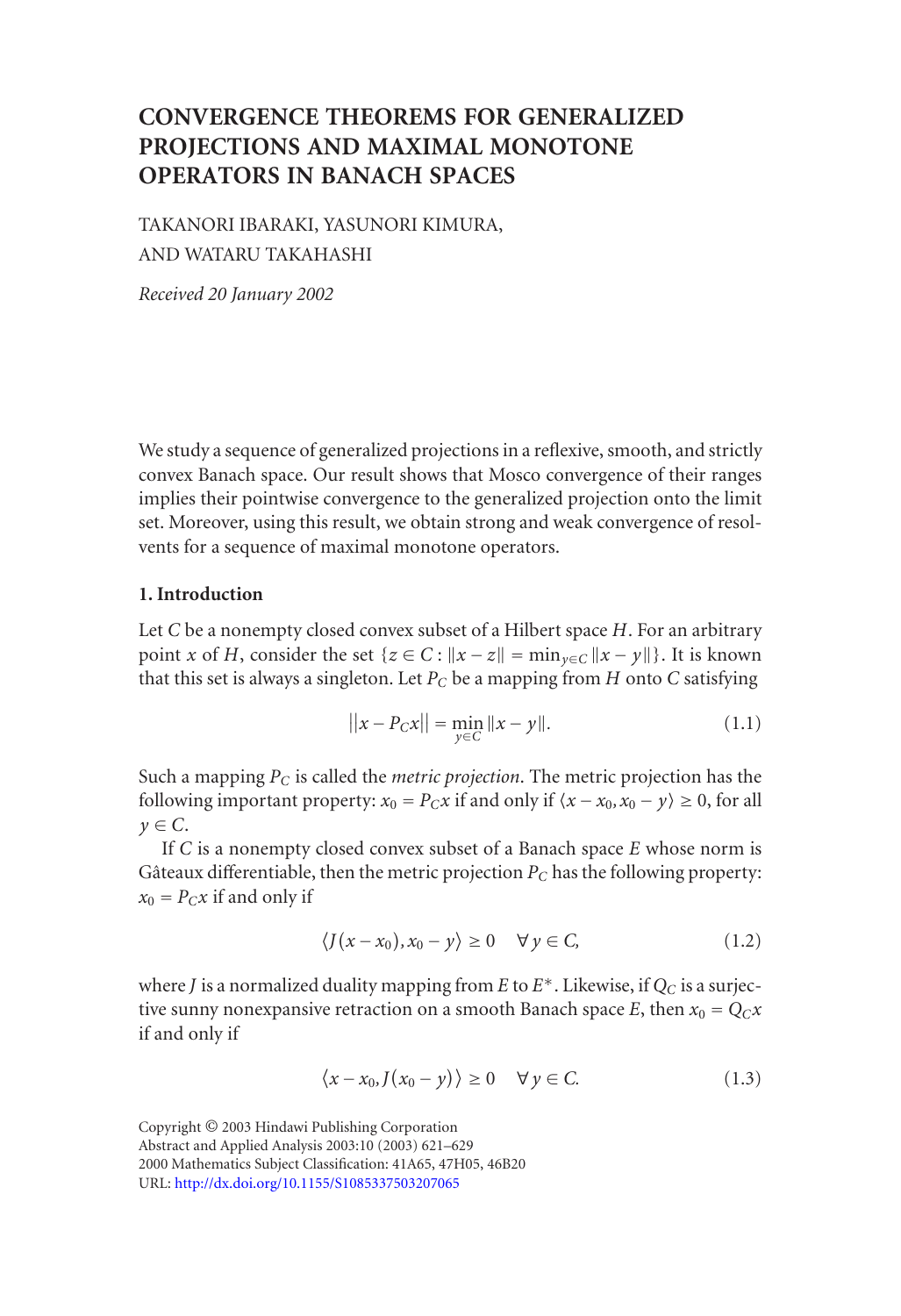Notice that *QC* is identical with the metric projection if *E* is a Hilbert space.

Let  $\{C_n\}$  be a sequence of nonempty closed convex subsets of *E* and suppose that  ${C_n}$  converges to  $C_0$  in a sense of Mosco [4]. [In](#page-8-0) [7], Tsukada proved that  ${P_{C_n}}$  con[verges wea](#page-2-0)kly to  $P_{C_0}$  if *E* is reflexive and strictly convex. [Moreover,](#page-3-0) if *E* has t[he Kadec-K](#page-5-0)lee property, the convergence is in the strong topology. On the other hand, Kimura and Takahashi [3] proved the following. Suppose that each *Cn* is a sunny nonexpansive retract, *E* is a reflexive Banach space with a uniformly Gâteaux differentiab[le](#page-8-1) norm, and every weakly compact convex subset of *E* has the fixed-point property for nonexpansive m[app](#page-2-0)ing[s. I](#page-3-0)f the duality mapping *J* is weakly sequentially continuous, then  $Q_{C_n}$  converges strongly to  $Q_{C_0}$ .

One of the purposes of this paper is to obtain an analogous result for a generalized projection Π*<sup>C</sup>* which was defined by Alber [1]. A weak convergence theorem is in Section 3 and a strong convergence theorem appears in Section 4.

In Section 5, we discuss sequences of maximal monotone operators. For a single operator *A* with  $A^{-1}0 \neq \emptyset$ , it is known that, for every  $x^* \in E^*$ ,  $(J + \lambda A)^{-1}x^*$ converges strongly to  $\pi^*_{A^{-1}0} x^*$  as  $\lambda \to \infty$  when *E* is smooth and  $E^*$  has a Fréchet differentiable norm [5]. The mapping  $\pi^*_{A^{-1}0}$  is defined by  $\pi^*_{A^{-1}0} = \Pi_{A^{-1}0} \circ J^{-1}$ . Using convergence theorems shown in Sections 3 and 4, we obtain a result which replaces a single operator *A* with a sequence of operators {*An*}.

### **2. Preliminaries**

Let *E* be a real Banach space with its dual *E*<sup>∗</sup>. We denote by *J* the normalized duality mapping from *E* to *E*<sup>∗</sup>. If *E* is smooth, reflexive, and strictly convex, *J* is a bijection. Let *C* be a nonempty closed convex subset of *E*. Define  $V : E \times E \to \mathbb{R}$ by

$$
V(x, y) = ||x||^2 - 2\langle J(x), y \rangle + ||y||^2.
$$
 (2.1)

<span id="page-1-0"></span>Suppose that *E* is smooth, reflexive, and strictly convex. [T](#page-8-0)[hen](#page-8-1), for arbitrarily fixed  $x \in E$ , there exists a unique point  $y_x \in C$  such that

$$
V(x, y_x) = \min_{y \in C} V(x, y).
$$
 (2.2)

Following the notation of [1], we let  $\Pi_C(x) = y_x$  and call  $\Pi_C$  a *generalized projection* onto *C*. Notice that if *E* is a Hilbert space, then Π*<sup>C</sup>* is identical with the metric projection onto *C*.

The following is a well-known result. See, for example, [1, 5].

Proposition 2.1. *Let C be a nonempty closed convex subset of a smooth Banach space E* and  $x \in E$ *. Then,*  $x_0 = \prod_C x$  *if and only if* 

$$
\langle J(x) - J(x_0), x_0 - y \rangle \ge 0 \quad \forall y \in C. \tag{2.3}
$$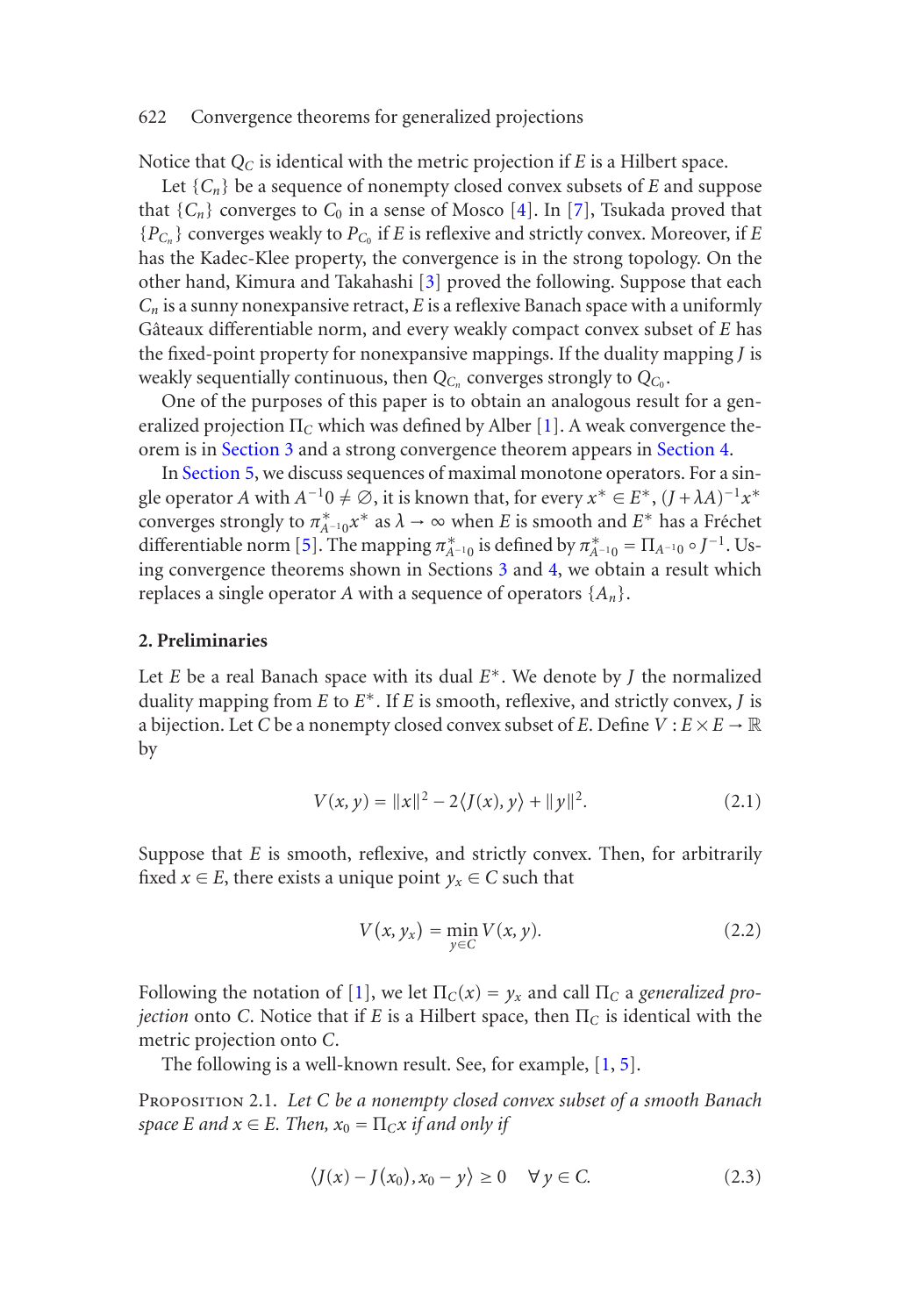### Takanori Ibaraki et al. 623

Using a generalized projection  $\Pi_C$ , we define a mapping  $\pi_C^*$  from  $E^*$  to  $E$  by

$$
\pi_C^* = \Pi_C \circ J^{-1}.\tag{2.4}
$$

From Proposition 2.1, we obtain that, for  $x^* \in E^*$ ,  $x_0 = \pi_C^* x^*$  if and only if

$$
\langle x^* - J(x_0), x_0 - y \rangle \ge 0 \quad \forall y \in C. \tag{2.5}
$$

Let *E* be a Banach space and let *C*1*,C*2*,C*3*,...* be a sequence of weakly closed subsets of *E*. We denote by s-Li<sub>n</sub>C<sub>n</sub> the set of limit points of { $C_n$ }, that is,  $x \in$ s-Li<sub>n</sub>C<sub>n</sub> if and only if there exists { $x_n$ } ⊂ *E* such that { $x_n$ } converges strongly to *x* and that  $x_n \in C_n$  for all  $n \in \mathbb{N}$ . Similarly, we denote by w-Li<sub>n</sub>  $C_n$  the set of cluster points of  $\{C_n\}$ ;  $y \in w$ -Li<sub>n</sub> $C_n$  if and only if there exists  $\{y_{n_i}\}$  such that  $\{y_{n_i}\}$ converges weakly to *y* and that  $y_{n_i} \in C_{n_i}$  for all  $i \in \mathbb{N}$ . Using these definitions, we define the Mosco convergence  $[4]$  of  $\{C_n\}$ . If  $C_0$  satisfies

$$
s\text{-Li }C_n = C_0 = w\text{-Ls }C_n,\tag{2.6}
$$

<span id="page-2-0"></span>we say that  ${C_n}$  is a Mosco convergent sequence to  $C_0$  and write

$$
C_0 = \mathrm{M}\underset{n\to\infty}{\mathrm{lim}}\,C_n. \tag{2.7}
$$

<span id="page-2-1"></span>Notice that the inclusion s- $Li_nC_n \subset w$ - $Ls_nC_n$  is always true. Therefore, to show the existence of M-lim<sub>n→∞</sub>  $C_n$ , it is sufficient to prove w-Ls<sub>n</sub>  $C_n \subset s$ -Li<sub>n</sub>  $C_n$ . For more details, see [2].

### **3. Weak convergence of a sequence of generalized projections**

In this section, we prove a pointwise weak convergence theorem for a sequence of generalized projections. The sequence of ranges of these projections is assumed to converge in the sense of Mosco.

Theo[rem](#page-1-0) 3.1. *Let E be a smooth, reflexive, and strictly convex Banach space and C a nonempty closed convex subset of E. Let C*1*,C*2*,C*3*,... be nonempty closed convex subsets of C. If*  $C_0 = M$ -lim<sub>*n*→∞</sub>  $C_n$  *exists and nonempty, then*  $C_0$  *is a closed convex subset of C and, for each*  $x \in C$ *,*  $\Pi_{C_n}(x)$  *converges weakly to*  $\Pi_{C_0}(x)$ *.* 

*Proof.* It is easy to prove that  $C_0$  is closed and convex if  $C_n$  is a closed convex subset of *C* for each  $n \in \mathbb{N}$ . Fix  $x \in C$ . For the sake of simplicity, we write  $x_n$ instead of  $\Pi_{C_n}(x)$  for  $n \in \mathbb{N}$ . Since  $C_0 = M$ -lim<sub> $n \to \infty$ </sub>  $C_n$ , we have, for each  $y \in C_0$ there exists  $\{y_n\} \subset E$  such that  $y_n \to y$  as  $n \to \infty$  and that  $y_n \in C_n$  for each  $n \in \mathbb{N}$ . From Proposition 2.1, we have

$$
\langle J(x) - J(x_n), x_n - y_n \rangle \ge 0.
$$
 (3.1)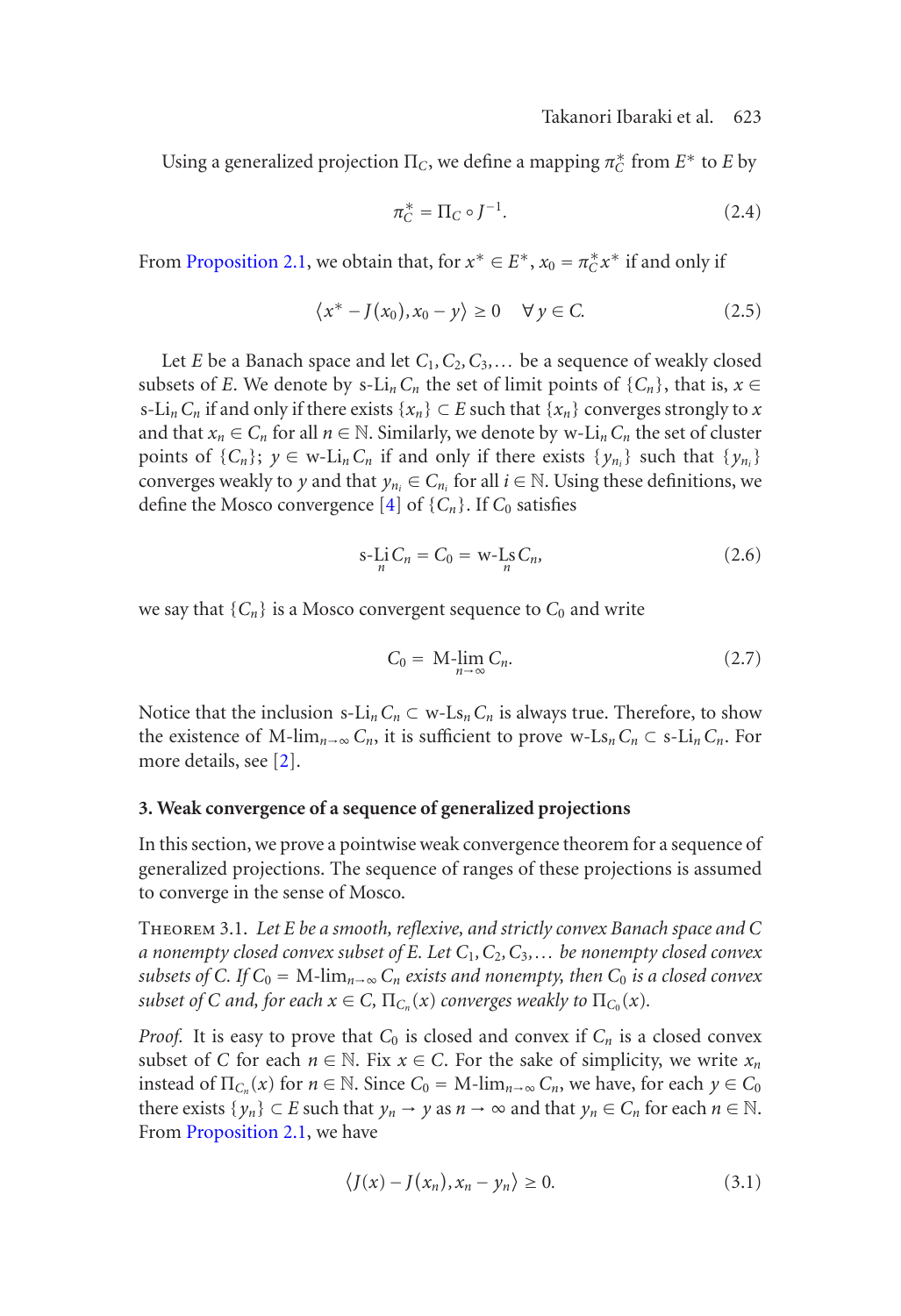Hence, we obtain

<span id="page-3-1"></span>
$$
0 \le \langle J(x) - J(x_n), x_n - x \rangle + \langle J(x) - J(x_n), x - y_n \rangle
$$
  
\n
$$
\le -(\|x\| - \|x_n\|)^2 + (\|x\| + \|x_n\|) \|x - y_n\|, \tag{3.2}
$$

thus

$$
\left(\|x\| - \|x_n\|\right)^2 \le \left(\|x\| + \|x_n\|\right)\|x - y_n\|.\tag{3.3}
$$

Assume that  $\{x_n\}$  is unbounded. Then there exists a subsequence  $\{x_{n_i}\}\$  of  $\{x_n\}$ such that  $\lim_{i\to\infty} ||x_{n_i}|| = \infty$ . From  $y_n \to y$  and (3.3), we get a contradiction. Hence  $\{x_n\}$  is bounded.

Since  $\{x_n\}$  is bounded, there exists a subsequence, again denoted by  $\{x_n\}$ , such that it converges weakly to  $x_0 \in C$ . From the definition of  $C_0$ , we get  $x_0 \in C_0$ .

Now, we prove that  $\Pi_{C_0}(x) = x_0$ . From lower semicontinuity of the norm, we have

$$
\liminf_{n \to \infty} V(x, x_n) = \liminf_{n \to \infty} \left( ||x||^2 - 2\langle J(x), x_n \rangle + ||x_n||^2 \right)
$$
  
\n
$$
\ge ||x||^2 - 2\langle J(x), x_0 \rangle + ||x_0||^2
$$
  
\n
$$
= V(x, x_0).
$$
\n(3.4)

On the other hand, we get

$$
\liminf_{n \to \infty} V(x, x_n) \le \liminf_{n \to \infty} V(x, y_n) = V(x, y), \tag{3.5}
$$

<span id="page-3-0"></span>that is,

$$
V(x, x_0) = \min_{y \in C_0} V(x, y).
$$
 (3.6)

Hence we get  $\Pi_{C_0}(x) = x_0$ .

According to our consideration above, each sequence  $\{x_n\}$  has, in turn, a s[ub](#page-8-3)sequence which converges weakly to the unique point  $\Pi_{C_0}(x)$ . Therefore, the sequence  $\{x_n\}$  converges weakly to  $\Pi_{C_0}(x)$ .

# **4. Strong convergence of a sequence of generalized projections**

A Banach space *E* is said to have the *Kadec-Klee property* if a sequence {*xn*} of *E* satisfying that w-lim<sub>*n*→∞</sub>  $x_n = x_0$  and  $\lim_{n\to\infty} ||x_n|| = ||x_0||$  converges strongly to  $x_0$ . It is known that  $E^*$  has a Fréchet differentiable norm if and only if *E* is reflexive, strictly convex, and has the Kadec-Klee property; see, for example, [6].

THEOREM 4.1. Let *E* be a smooth Banach space such that  $E^*$  has a Fréchet differ*entiable norm. Let C be a nonempty closed convex subset of E. Let C*1*,C*2*,C*3*,... be nonempty closed convex subsets of C. If*  $C_0 = M$ -lim<sub>*n*→∞</sub>  $C_n$  *exists and nonempty, then for each*  $x \in C$ *,*  $\Pi_{C_n}(x)$  *converges strongly to*  $\Pi_{C_0}(x)$ *.*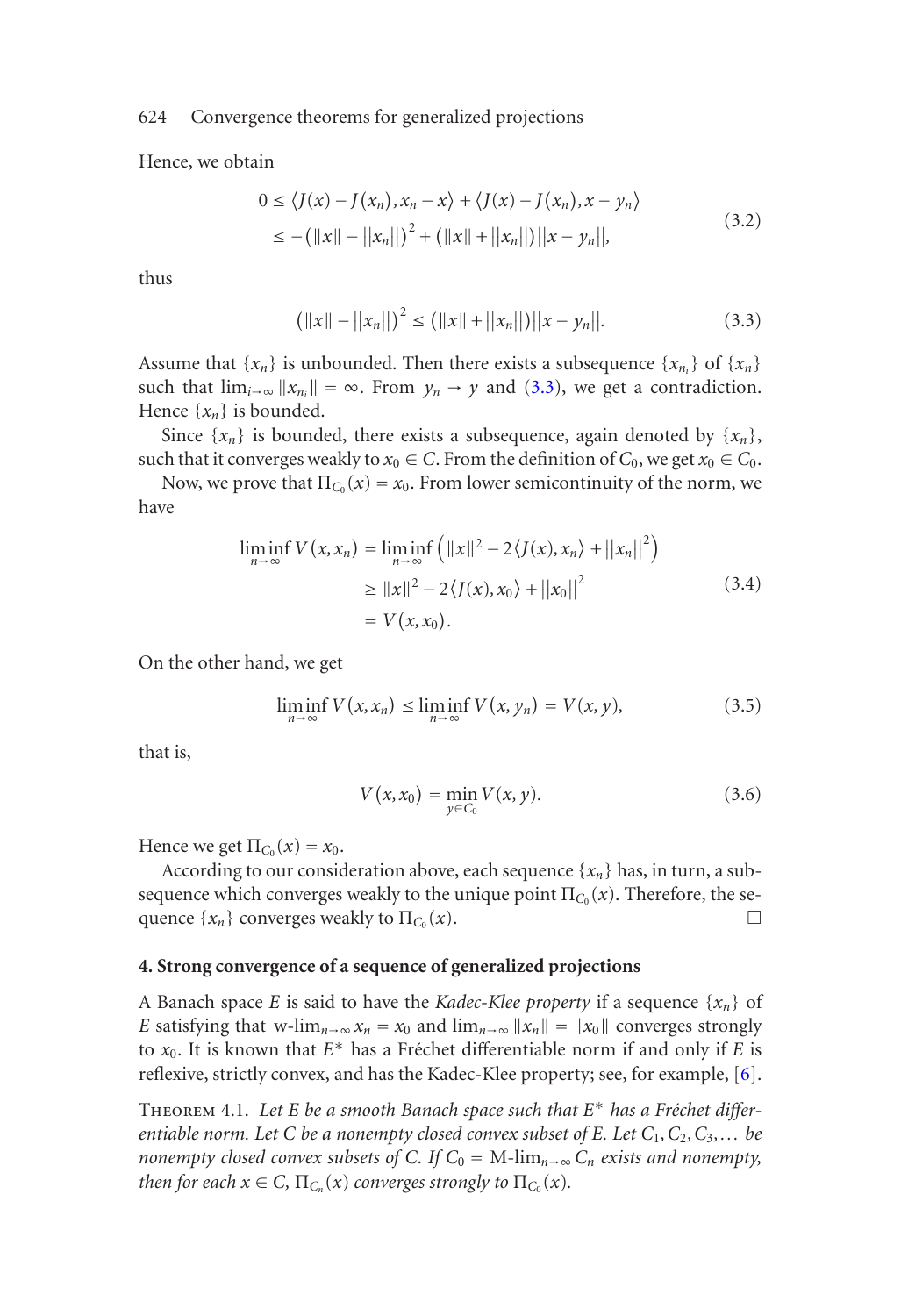### Takanori Ibaraki et al. 625

*Proof.* Fix  $x \in C$  arbitrarily. We write  $x_n = \Pi_{C_n}(x)$  and  $x_0 = \Pi_{C_0}(x)$ . By Theorem 3.1, we obtain w-lim<sub>*n*→∞</sub>  $x_n = x_0$ . Since  $E^*$  has a Fréchet differentiable norm, *E* has the Kadec-Klee property. Therefore, it is sufficient to prove that  $||x_n|| \to ||x_0||$ as  $n \to \infty$ . Since  $x_0 \in C_0$ , there exists a sequence  $\{y_n\} \subset C$  such that  $y_n \to x_0$  as  $n \to \infty$  and  $y_n \in C_n$  for each  $n \in \mathbb{N}$ . It follows that

$$
V(x, x_0) \le \liminf_{n \to \infty} V(x, x_n) \le \limsup_{n \to \infty} V(x, x_n)
$$
  
\n
$$
\le \lim_{n \to \infty} V(x, y_n) \le V(x, x_0).
$$
\n(4.1)

Hence we obtain  $V(x, x_0) = \lim_{n \to \infty} V(x, x_n)$ . Since  $\langle J(x), x_n \rangle$  converges to  $\langle J(x),$  $x_0$ , we get

$$
\lim_{n \to \infty} ||x_n|| = ||x_0||. \tag{4.2}
$$

Using the Kadec-Klee property of  $E$ , we obtain that  $\{x_n\}$  converges strongly to  $x_0$ .

On the other hand, the following theorem shows that the pointwise strong convergence of  $\{\Pi_{C_n}(x)\}$  implies the Mosco convergence of  $\{C_n\}$  under certain conditions.

THEOREM 4.2. Let *E* be a reflexive and strictly convex Banach space with a Fréchet *differentiable norm, and C a nonempty closed convex subset of E. Let*  $C_0$ *,*  $C_1$ *,*  $C_2$ *,... be nonempty closed convex subsets of C. Suppose that*

$$
\lim_{n \to \infty} \Pi_{C_n}(x) = \Pi_{C_0}(x) \quad \forall x \in C. \tag{4.3}
$$

*Then*

$$
C_0 = \mathrm{M}\text{-}\lim_{n \to \infty} C_n. \tag{4.4}
$$

*Proof.* For the sake of simplicity, we write  $\Pi_n$  instead of  $\Pi_{C_n}$  for  $n \in \mathbb{N} \cup \{0\}$ . For an arbitrary  $x \in C_0$ , we have

$$
x = \Pi_0(x) = \lim_{n \to \infty} \Pi_n(x) \tag{4.5}
$$

and  $\Pi_n(x) \in C_n$  for all  $n \in \mathbb{N}$ . This means that  $x \in s\text{-Li}_nC_n$  and hence we have  $C_0$  ⊂ s-Li<sub>n</sub>C<sub>n</sub>. Next, we show that w-Ls<sub>n</sub>C<sub>n</sub> ⊂ C<sub>0</sub>. For any  $z \in W$ -Ls<sub>n</sub>C<sub>n</sub>, there exists  $\{z_i\}$  such that  $\{z_i\}$  converges weakly to *z* as  $i \to \infty$  and that  $z_i \in C_{n_i}$  for each  $i \in \mathbb{N}$ . Using Proposition 2.1, we have

$$
\langle J(z) - J(\Pi_i(z)), \Pi_i(z) - z_i \rangle \ge 0.
$$
\n(4.6)

Since  $E$  has a Fréchet differentiable norm, the duality mapping  $J$  is strongly continuous. Thus we get

$$
\langle J(z) - J(\Pi_0(z)), \Pi_0(z) - z \rangle \ge 0. \tag{4.7}
$$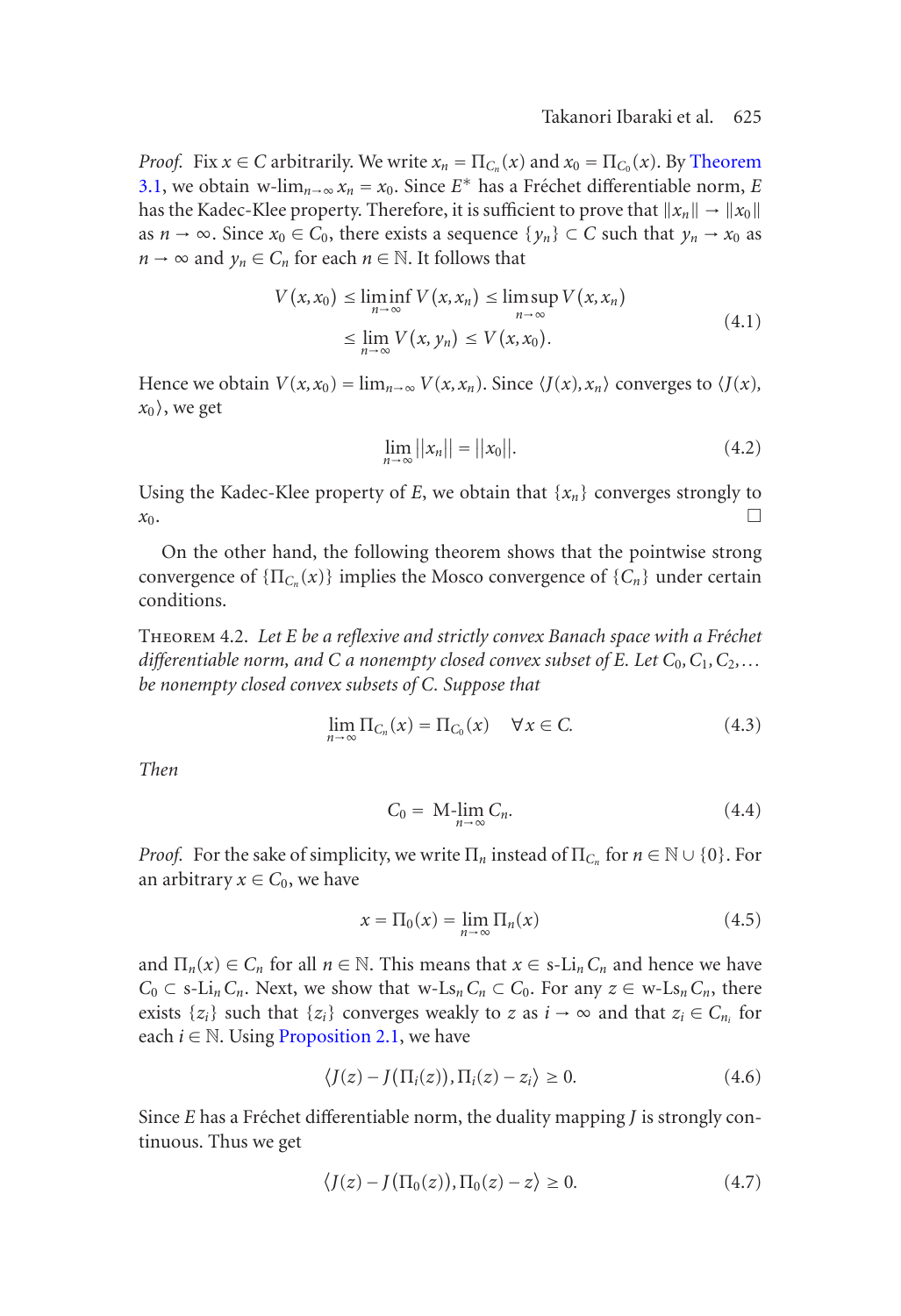By the strict convexity of *E*, *J* is strictly monotone. Hence  $z = \Pi_0(z) \in C_0$ . This means that w-Ls<sub>n</sub>  $C_n \subset C_0$ , and consequently, we obtain  $C_0 = M$ -lim<sub>n→∞</sub>  $C_n$ .  $\Box$ 

## <span id="page-5-0"></span>**5. Convergence of resolvents for a sequence of maximal monotone operators**

In this section, we consider a set-valued mapping called monotone operator. A set-valued mapping *T* from *X* into *Y* is denoted by  $T: X \rightrightarrows Y$ .

Let *E* be a real Banach space. A set-valued mapping  $A : E \rightrightarrows E^*$  is called a *monotone operator* if, for any *x*,  $y \in E$  and  $x^*$ ,  $y^* \in E^*$  with  $x^* \in Ax$  and  $y^* \in E$ *Ay*,

$$
\langle x^* - y^*, x - y \rangle \ge 0. \tag{5.1}
$$

If a monotone operator *A* has no monotone extension, then *A* is said to be *maximal monotone*.

For a maximal monotone operator *A* and a real number  $\lambda$  with  $0 < \lambda < \infty$ , we define a set-valued mapping  $J_\lambda : E^* \rightrightarrows E$  by

$$
J_{\lambda}: E^* \ni x^* \longrightarrow (J + \lambda A)^{-1} x^* \subset E. \tag{5.2}
$$

It is known that *Jλ* is a single-valued mapping if *E* is reflexive, smooth, and strictly convex.

First we show the following lemma.

Lemma 5.1. *Let E be a reflexive Banach space and C a nonempty closed convex subset of E. Let*  $\{x_n\}$  *be a sequence of E converging weakly to*  $x_0 \in C$ *. For a sequence*  ${C_n}$  *of nonempty closed convex subsets of E such that* M-lim<sub>*n*→∞</sub>  $C_n = C$ *, it follows that*

$$
C = \mathrm{M}\text{-}\lim_{n \to \infty} \overline{\mathrm{co}}\left(\{x_n\} \cup C_n\right). \tag{5.3}
$$

*Proof.* We write  $D_n = \overline{co}(\{x_n\} \cup C_n)$  for all  $n \in \mathbb{N}$ . Fix  $y \in w$ -Ls<sub>n</sub>  $D_n$ . Then there exist {*y<sub>i</sub>* ∈ *D<sub>n<sub>i</sub>*</sub>}, {*z<sub>i</sub>* ∈ *C<sub>n<sub>i</sub></sub>*}, and {*α<sub>i</sub>*} ⊂ [0, 1] such that

$$
y_i = \alpha_i x_{n_i} + (1 - \alpha_i) z_i; \qquad \text{w-lim } y_i = y;
$$
  
w-lim  $z_i = z_0 \in C;$  
$$
\lim_{i \to \infty} \alpha_i = \alpha_0 \in [0, 1].
$$
 (5.4)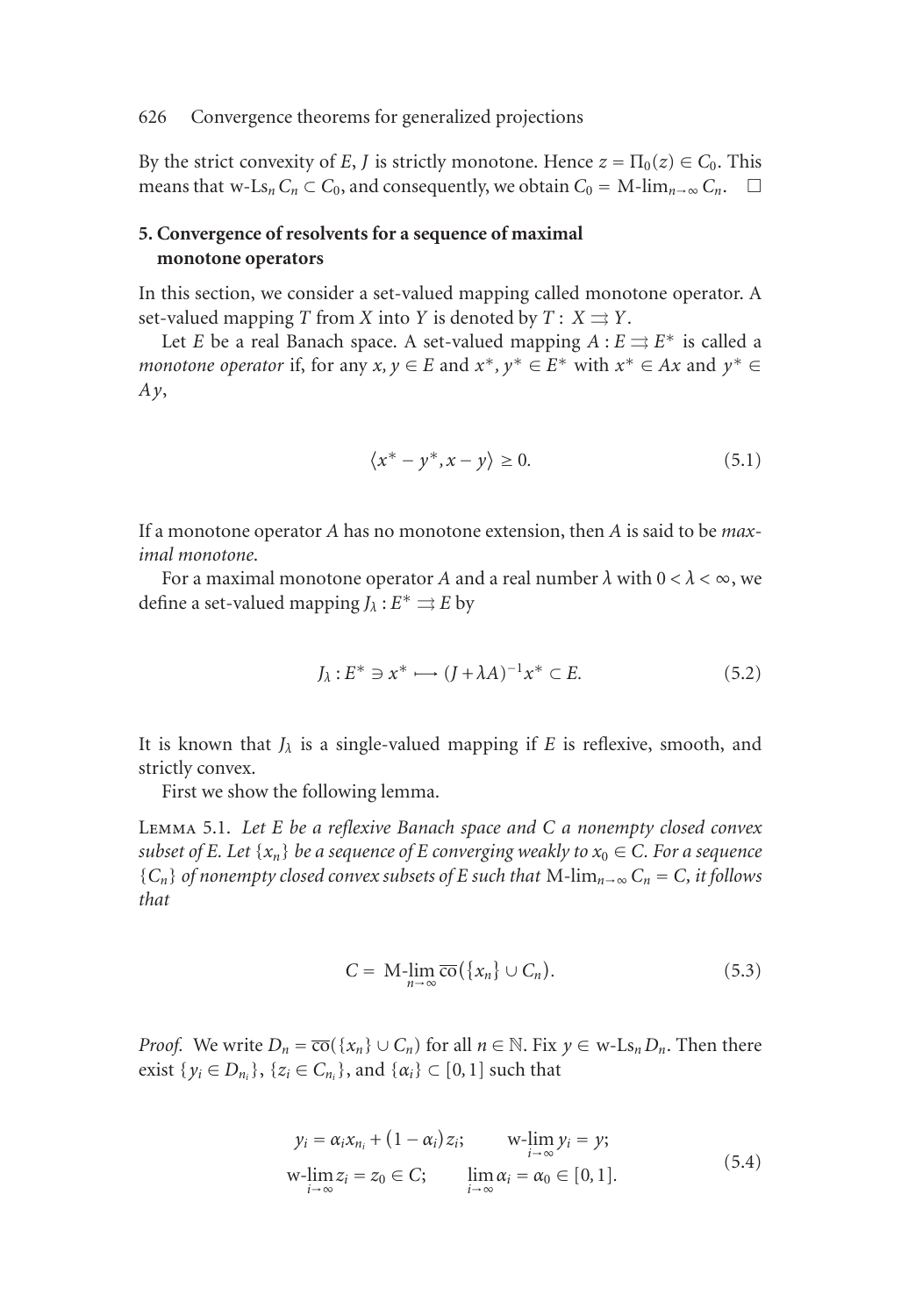Hence, we have  $y = \alpha_0 x_0 + (1 - \alpha_0) z_0 \in C$  and therefore w-Ls<sub>n</sub>  $D_n \subset C$ . On the other hand, it is obvious that

$$
C \subset \mathbf{s}\text{-}\mathrm{Li}\,C_n \subset \mathbf{s}\text{-}\mathrm{Li}\,D_n. \tag{5.5}
$$

<span id="page-6-0"></span>Thus we have  $C = M$ -lim<sub>*n*→∞</sub>  $D_n = M$ -lim<sub>*n*→∞</sub>  $\overline{co}(\{x_n\} \cup C_n)$ .

Theorem 5.2. *Let E be a reflexive, smooth, and strictly convex Banach space and let*  $\{A_0, A_1, A_2, \ldots\}$  *be a sequence of maximal monotone operators from E into*  $E^*$ *. Suppose that*  $M$ - $\lim_{n\to\infty} A_n^{-1}0 = A_0^{-1}0 \neq \emptyset$  and that

$$
\mathrm{w}\text{-}\mathrm{L}_n A_n^{-1} y_n^* \subset A_0^{-1} 0 \tag{5.6}
$$

*for any*  $\{y_n^*\} \subset E^*$ , converging strongly to 0. For  $x^* \in E^*$  and  $\{\lambda_n\} \in ]0, \infty[$  with  $\lambda_n \to \infty$ , define a single-valued mapping  $J_{\lambda_n}(x^*) = (J + \lambda_n A_n)^{-1} x^*$ . Then  $J_{\lambda_n} x^*$ *converges weakly to*  $\pi_{A_0^{-1}0}^* x^*$ .

*Proof.* For the sake of simplicity, we write  $x_n = J_{\lambda_n} x^*$  for each  $n \in \mathbb{N}$ . Since  $J(x_n)$  +  $\lambda_n A_n x_n \ni x^*$ , there exists  $w_n^* \in A_n x_n$  such that

$$
J(x_n) + \lambda_n w_n^* = x^* \quad \forall n \in \mathbb{N}.
$$
 (5.7)

From the assumption, there exists a bounded sequence  $\{u_n\}$  such that  $u_n \in A_n^{-1}$ for each  $n \in \mathbb{N}$ . Since  $A_n$  is monotone, we have

$$
\langle J(x_n) - J(u_n), x_n - u_n \rangle = \langle x^* - \lambda_n w_n^* - J(u_n), x_n - u_n \rangle
$$
  
=  $\langle x^* - J(u_n), x_n - u_n \rangle - \lambda_n \langle w_n^*, x_n - u_n \rangle$  (5.8)  
 $\leq \langle x^* - J(u_n), x_n - u_n \rangle.$ 

Thus we get

$$
||x_n||^2 - 2||x_n|| ||u_n|| + ||u_n||^2 \le ||x^* - J(u_n)||(||x_n|| + ||u_n||). \tag{5.9}
$$

Suppose that  $\{x_n\}$  is not bounded. Then there exists a subsequence  $\{x_{n_i}\}\$  of  $\{x_n\}$ such that  $||x_{n_i}|| \to \infty$ . It follows that

$$
||x_{n_i}|| - 2||u_{n_i}|| + \frac{||u_{n_i}||^2}{||x_{n_i}||} \le ||x^* - J(u)||\left(1 + \frac{||u_{n_i}||}{||x_{n_i}||}\right) \tag{5.10}
$$

for a sufficiently large number  $i \in \mathbb{N}$ . As  $i \to \infty$ , we obtain  $+\infty \le ||x^* - J(u)||$ +∞. This is a contradiction. Hence we have that {*xn*} is bounded.

Fix an arbitrary subsequence  $\{x_{n_i}\}\$  of  $\{x_n\}$  converging weakly to  $x_0$ . Since  $J(x_{n_i}) + \lambda_{n_i} A_{n_i} x_{n_i} \ni x^*$ , we have

$$
x_{n_i} \in A_{n_i}^{-1} \left( \frac{x^* - J(x_{n_i})}{\lambda_{n_i}} \right). \tag{5.11}
$$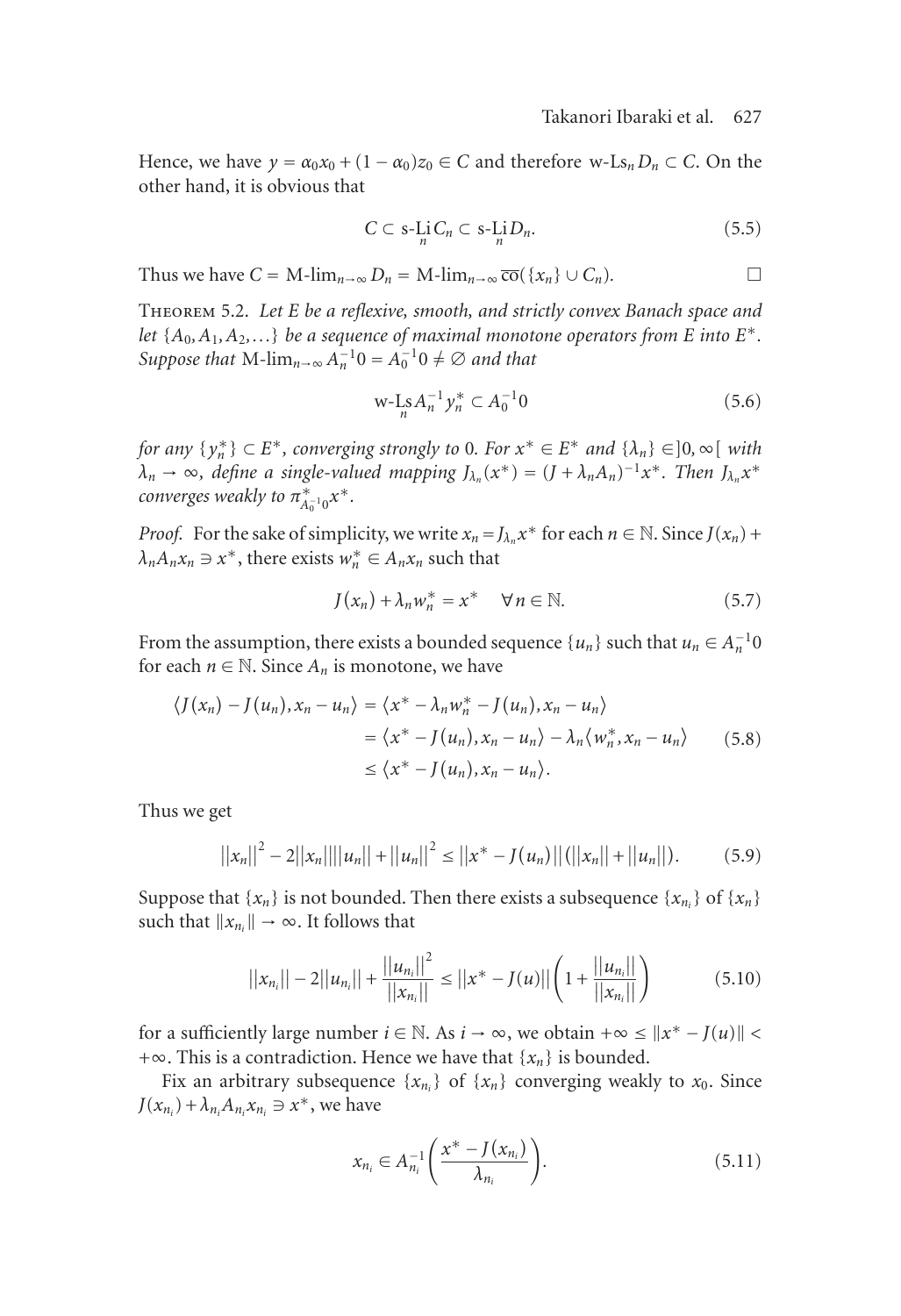Using  $(5.6)$ , we get

$$
x_0 = \mathbf{w}\text{-}\lim_{i \to \infty} x_{n_i} \in \mathbf{M}\text{-}\lim_{n \to \infty} A_n^{-1} \mathbf{0}.\tag{5.12}
$$

[Let](#page-2-1)  $C_i = \overline{co}(\{x_{n_i}\} \cup A_{n_i}^{-1}0)$  for each  $i \in \mathbb{N}$ . Then Lemma 5.1 implies that  $A_0^{-1}0 = M$ -lim<sub>*i*→∞</sub>  $A_{n_i}^{-1}0 = M$ -lim<sub>*i→∞</sub>*  $C_i$ . Now we fix  $i \in \mathbb{N}$ . For any  $\nu \in C_i$ , there</sub> exist  $\alpha \in [0,1]$  and  $\mu \in A_{n_i}^{-1}$  such that  $\nu = \alpha x_{n_i} + (1 - \alpha)\mu$ . Since  $A_{n_i}$  is monotone, we obtain

$$
\left\langle \frac{x^* - J(x_{n_i})}{\lambda_{n_i}} - 0, x_{n_i} - u \right\rangle \ge 0.
$$
 (5.13)

<span id="page-7-0"></span>This implies that  $\langle x^* - J(x_{n_i}), x_{n_i} - v \rangle \ge 0$ . Hence, we have  $x_{n_i} = \pi_{C_i}^* x^*$ . Using Theorem 3.1, we obtain w-lim<sub>*i*→∞</sub>  $x_{n_i} = \pi_{A_0^{-1}0}^* x^*$ . Since  $\{x_{n_i}\}\$ is an arbitrary weakly convergent subsequence of a bounded sequence  $\{x_n\}$ , it foll[ows that](#page-6-0)

$$
w\text{-}\lim_{n\to\infty}x_n=\pi_{A_0^{-1}0}^*x^*.\tag{5.14}
$$

This completes the proof.

Assuming that *E* has the Kadec-Klee property, we obtain a strong convergence theorem. The proof is almost the same as the previous one.

Theorem 5.3. *Let E be a smooth Banach space and suppose that E*<sup>∗</sup> *has a Fr´echet differentiable norm. Let*  $\{A_0, A_1, A_2, \ldots\}$ *,*  $x^*$ *,*  $\{\lambda_n\}$ *,*  $\{J_{\lambda_n}\}$  *be the same as Theorem 5.2 and suppose that (5.6) holds. Then*  $J_{\lambda_n} x^*$  *converges strongly to*  $\pi_{A_0^{-1}0}^* x^*$ *.* 

We can apply Theorems 5.2 and 5.3 to a single maximal monotone operator *A* with  $A^{-1}0 \neq \emptyset$ . Namely, for an arbitrary sequence  $\{y_n^*\}$  of  $E^*$  converging to 0, it holds that

$$
\text{w-Ls}A^{-1}\mathbf{y}_n^* \subset A^{-1}0. \tag{5.15}
$$

Indeed, for  $x \in w$ -Ls<sub>n</sub>  $A^{-1}y_n^*$ , there exists a sequence  $\{x_i\}$  such that  $x_i \in A^{-1}y_{n_i}^*$ for each  $i \in \mathbb{N}$  and that  $x_i$  converges weakly to *x*. For any  $v \in E$  and  $v^* \in E^*$ satisfying  $v^* \in Av$ , we have

$$
\langle y_{n_i}^* - v^*, x_{n_i} - v \rangle \ge 0. \tag{5.16}
$$

As  $i \rightarrow \infty$ , it follows that

$$
\langle 0 - \nu^*, x - \nu \rangle \ge 0 \tag{5.17}
$$

and hence  $x \in A^{-1}0$ .